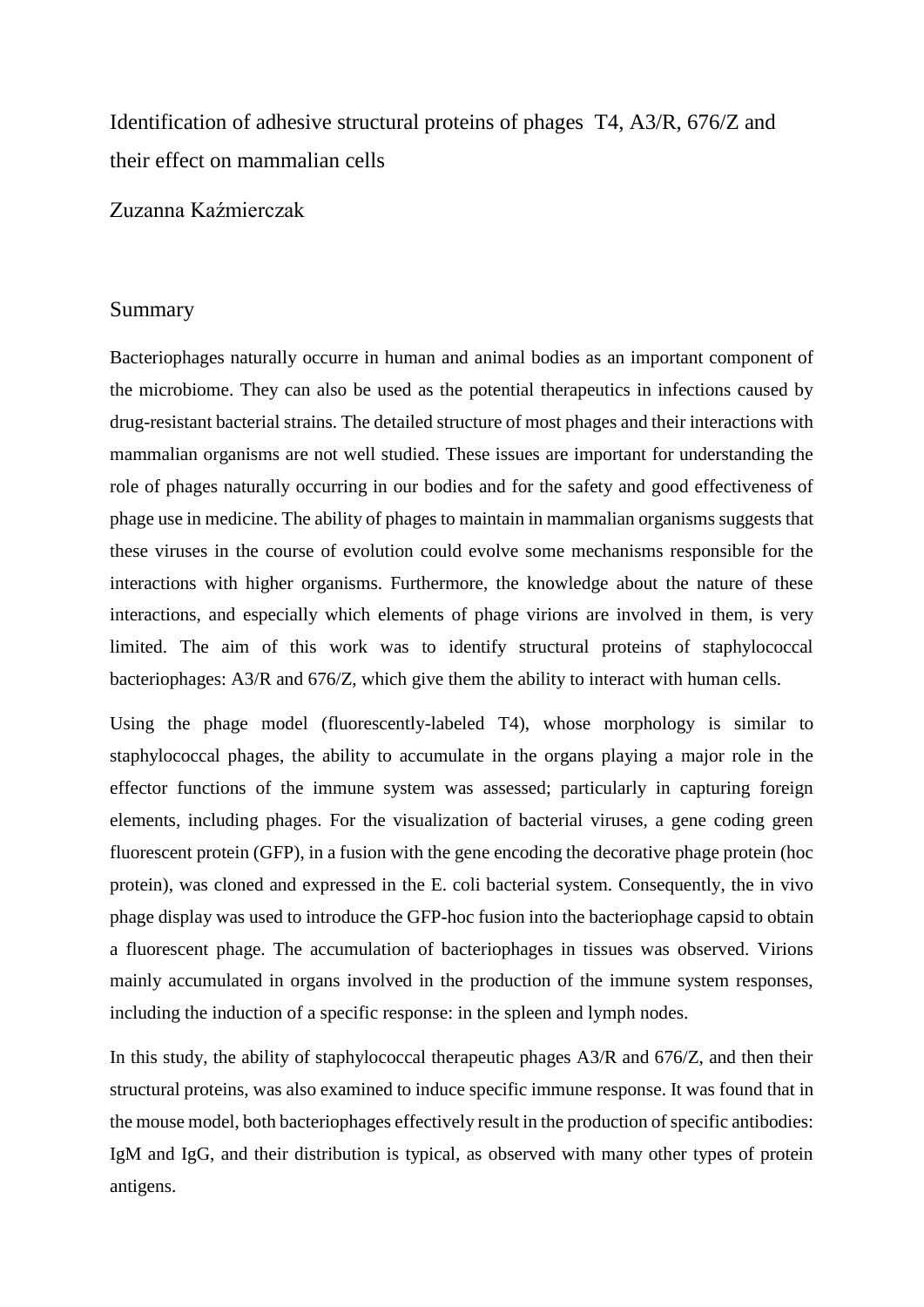In the case of phages A3/R and 676/Z, the structure of the capsids has not been known so far. Therefore, the identification of the main structural proteins, that build the virions, was carried out. The bioinformatics methods have identified the genes encoding potential structural proteins, which were cloned into expression vectors, expressed and purified. The obtained proteins were used for immunoassays, immunolocalization of proteins in virions and for testing the adhesion of phages to eukaryotic cells.

The function of four genes present in the genome of the bacteriophage A3/R: AFN38122.1 (A2), AFN38181.1 (A4), AFN38113.1 (A6), AFN38152.1 (A8) and four homologous genes in the phage genome 676/Z: AFN38316.1 (A2), AFN38375.1 (A4), AFN38307.1 (A6), AFN38346.1 (A8) was determined. Using the immunoelectron microscopy, it was discovered that the proteins encoded by the above genes perform structural functions by building the phage capsid. A2 protein is a structural protein, which build the head of A3/R and 676/Z phage. Proteins A4 and A6 are placed on the tail in phages A3/R and 676/Z. A8 protein is located on the A3/R and 676/Z base plate. Moreover, only in the case of A8 protein, the complete inhibition of the phage's antimicrobial activity by the specific serum was observed. No neutralization of phages was detected for antibodies specific to other proteins (A2, A3, A4, A6). It suggests A8 protein may act as a ligand for the bacterial receptors used by these phages.

What is more, the frequency of phage neutralizing antibodies in case of phages: A3/R and 676/Z in the human population was examined. There were no significant differences in the presence of specific antibodies to phages A3/R and 676/Z; it was reported at 30% for the A3/R phage and 35% for the 676/Z phage. The occurrence of natural antibodies against the selected structural proteins (A2, A6, A8) of staphylococcal phages in healthy subjects was also analyzed. There were no substantial differences between the occurrence of antibodies specific for the tested proteins in the human population.

Apart from the expected interactions of the phages with the immune system, other types of relations between phages and the mammalian organisms are possible. The potential existence of such proteins is important, i.e. for the accumulation of phages placed in the sites of infections caused by Staphylococcus aureus. The ability of phage adhesion in these tissues, where infections occur, would give the phage accelerated contact with the bacteria as a host. It results in the effectiveness of treatment with adhering phages. In this study, the adhesive properties of A2, A4, A6, A8 proteins were tested against mammalian cells in vitro. The adhesive effects of A6 protein were observed in a human lung microvascular endothelial cell (HLMEC) cells and human skin cells (Hs294T tumor line was used). The adhesive interactions of other proteins